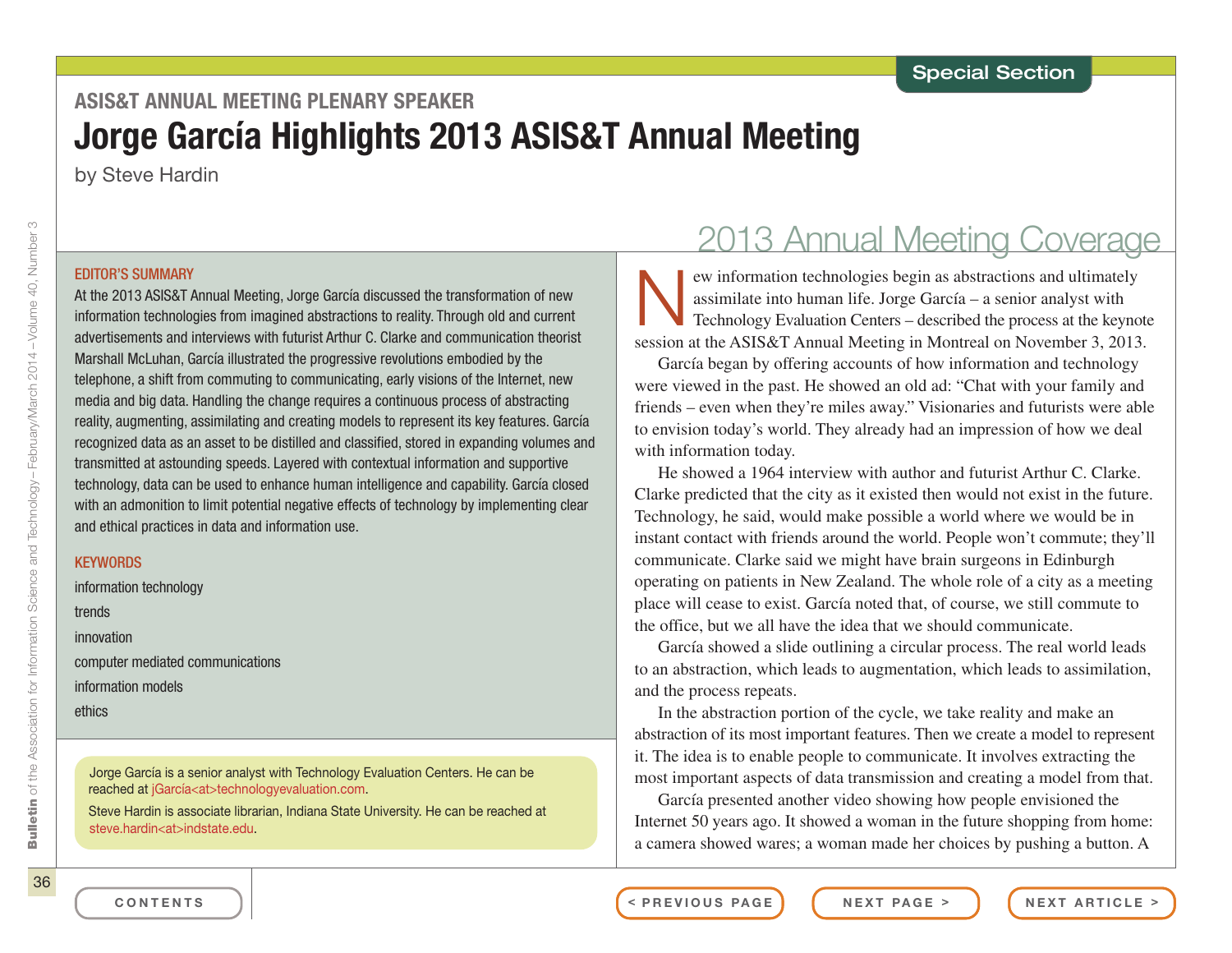# 2013 Annual Meeting Coverage

#### <span id="page-1-0"></span>H A R D I N , continued

console maintained a watch on her home. What the wife saw on her console was paid for by her husband at his console. (The audience gasped and laughed at *this* visionary assumption.) At the touch of a button, the husband got a printout of the family's financial situation. Also at his disposal was a home post office that allowed for instant communication worldwide. A monitor checked circuits every few seconds and inserted backups as necessary. García remarked that the idea of having a central place where information would reside was already established 50 years ago. People already understood how important communication would be.



"The medium is the message," Marshall McLuhan said. It's not just about content – it's about how we communicate. A 1960 interview with McLuhan showed him stating that everything points in direction of "tribal man" and away from "individual man." "We're getting rid of individuals," McLuhan said. García noted that as books are being replaced by new media, we won't be so concerned with self-definition and finding our own individual way; we'll be selecting with the group instead of apart from it. Print as a medium changed our sense of ourselves in the Middle Ages. New media will do the same.

A 1965 Marshall McLuhan video posed the question: "Why do wheels continue to carry us downtown?" All the materials that can be accessed downtown could be available on closed circuit back home. But, he said, we still have an obsessive drive to fit into patterns and classifications. García said McLuhan knew we have an obsession with data. Back in 1965, futurists knew we'd face the challenge of data moving with many different speeds, types and sizes. They saw the rise of social media. Among U.S. adults, one in three persons aged 65 or more now uses a social network. The challenge is to generate the right models to interpret this data explosion.

**Special Section**

The data explosion, García said, consists of huge amounts of data coming with many different names. Some call it *Big Data*. We are very concerned with real time. García said he get lots of questions along this line: "I want to conduct my business in real time." Maybe that's not the concern – the concern is for business to handle data at different speeds in different times. Data is now polystructured. It comes with variety.

Some experts think that by 2020 we'll have 35.2 zettabytes of data stored somewhere. One zettabyte equals roughly one-quadrillion gigabytes. How will we store that much data?

One approach to the problem is cloud computing. Data is stored on servers not necessarily within our firewall. We've also sorted information into various classifications. We need to abstract those models because we know social media is a huge business nowadays. Data is now an asset.

Data can be used as a process of augmentation. Steve Jobs used to say a computer was like a bicycle for the brain – an enhancer of our intelligence. So we're looking for ways to use data as an enhancer. One example: mobility. We expect that in near future, mobile gadgets will be surfing the web more than traditional desktop gadgets. Does more human information mean less human interaction? We now realize information is being stored without us knowing about it. Some of it is produced by humans, but some is not. For every interaction we do on the Internet, there are some of which we're unaware. Let's use that information and try to augment our capabilities, he said.

García showed a video from Space Time Insight. This company collects huge amounts of data and uses it to help make better decisions. There was a big blackout in the northeastern United States that led to 11 deaths in 2003. California responded with "situational intelligence" – like looking at an

**C O N T E N T S T [O](#page-0-0) P O F A R T I C L E < P R E V I O U S [PA](#page-0-0) G E N E X T [PA](#page-2-0) G E > N E X T A R T I C L E >**

37